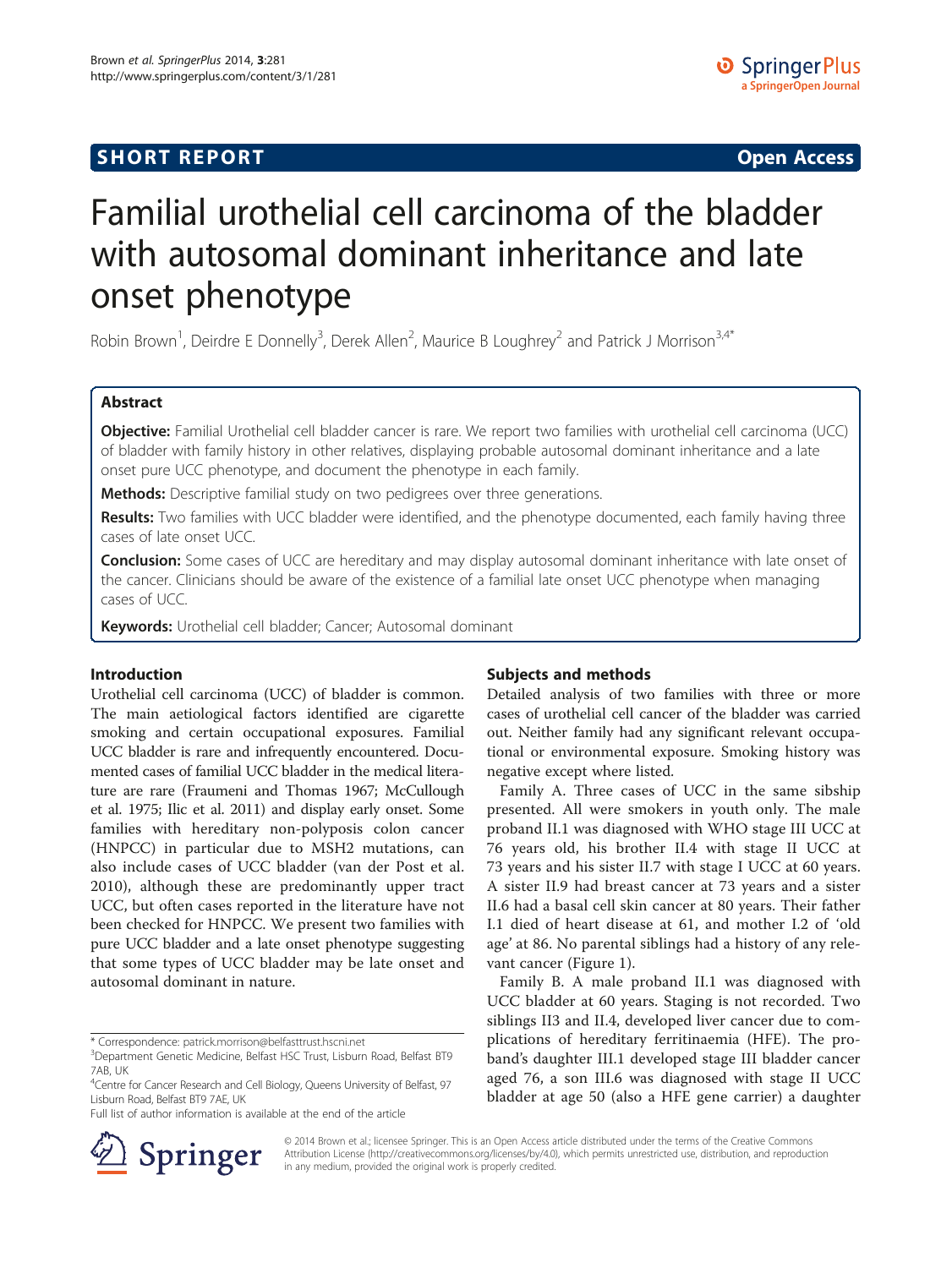

<span id="page-1-0"></span>

III.4 (a smoker) developed lung cancer at age 65, and a son III.5 developed colon cancer at age 60 (Figure 2). None of the bladder cases were known smokers.

#### Investigation and results

Genetic testing in the form of peripheral blood karyotype and array cytogenetic analysis was normal in each proband. Immunohistochemical analysis for tumour expression of mismatch repair proteins MLH1, MSH2, MSH6 and PMS2 was normal in the proband in each family.

### Discussion

The occurrence of two families with three or more affected cases with UCC is extremely rare. There is no evidence that

the two families are related. The most likely mode of inheritance in both families is autosomal dominant, with the father in family A possibly dying before symptoms developed. Autosomal recessive inheritance would also be possible in family A and cannot be excluded. Familial TCC is not widely documented; however the few documented familial cases in three families identified in the older literature show much earlier onset of disease than in our families (Fraumeni and Thomas [1967;](#page-2-0) McCullough et al. [1975;](#page-2-0) Ilic et al. [2011](#page-2-0)). Mueller et al. reviewed cases of UCC and identified two cases of later onset UCC with a similar phenotype to our cases (Mueller et al. [2008\)](#page-2-0), with normal testing for HNPCC genes.

DNA has been stored on key siblings for the future identification of candidate genes. So far, no dominantly

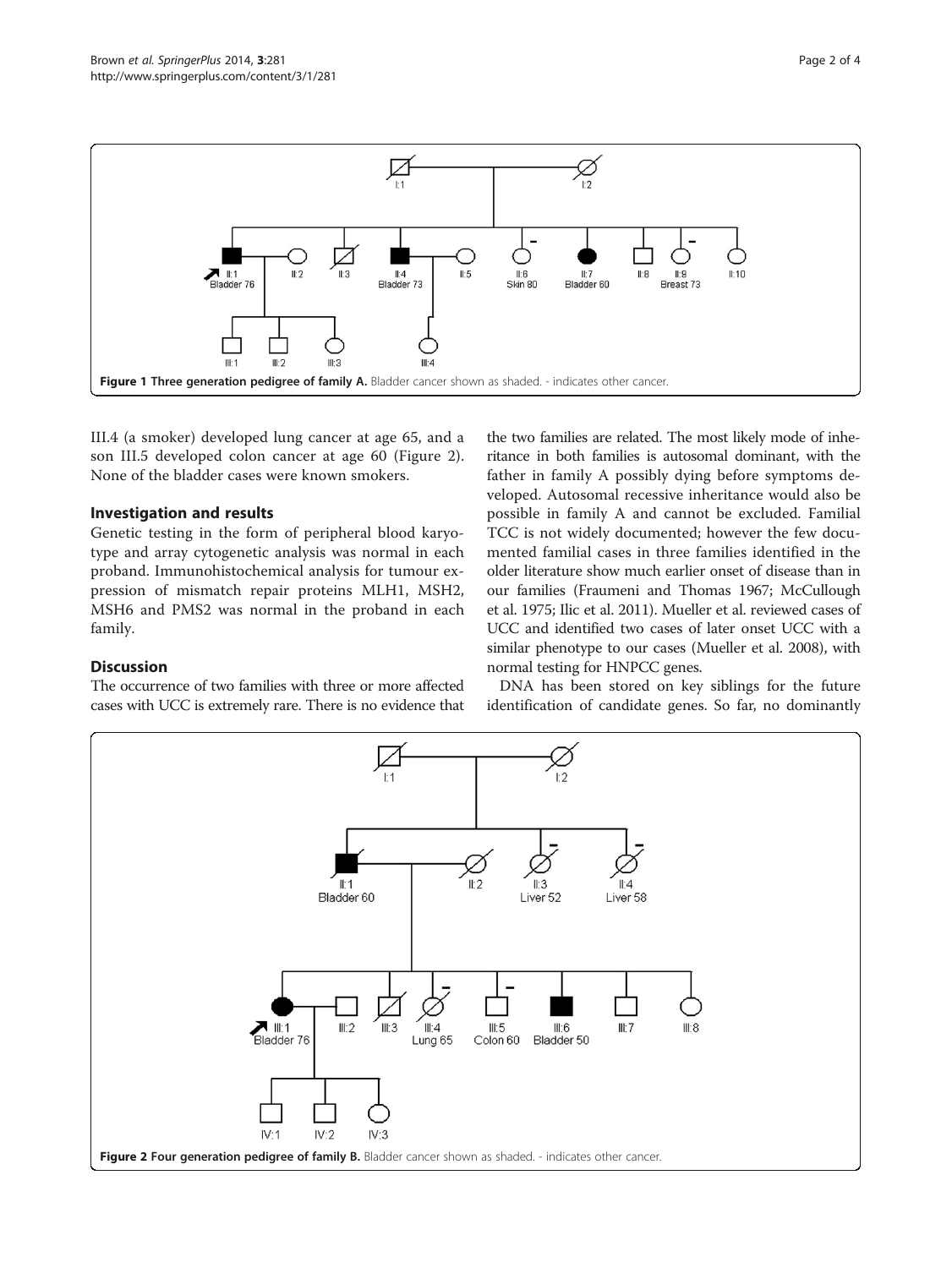<span id="page-2-0"></span>inherited genes have been implicated in late onset UCC; the interaction between genetic and environmental factors makes their identification challenging. Polymorphisms in genes involved in metabolism of environmental toxins are known to modify individual susceptibility (McCullough et al. 1975).

All the cases we describe have a later onset UCC bladder phenotype. It is unclear whether the other cancers in family B are related or more likely are sporadic occurrences. Urothelial cancers are estimated to occur in up to 18% of MSH2 gene carriers (van der Post et al. [2010;](#page-3-0) Skeldon et al. 2013), although these are predominantly upper tract TCC rather than bladder although bladder cancers have been reported rarely and with male predominance. Neither of our families had abnormal mismatch repair proteins on immunohistochemistry. Somatic mutations have been identified in bladder cancers with around 50–60% of cases showing mutations in FGFR3 (Balbás-Martínez et al. 2013). Other genes including STAG2 on the X-chromosome (Solomon et al. 2013) have been recognised, but no germline mutations as yet identified in a pure bladder cancer phenotype.

#### Screening

A family history of UCC causes a two-fold increase (Fraumeni and Thomas 1967; McCullough et al. 1975), in the risk of its occurrence among first degree relatives. The risk is less for more distant relatives. The risk is exacerbated by environmental exposures, particularly smoking, and relatives should be made aware of this.

There is no active screening programme at present for such cases. We have advised relatives in these families to watch closely for symptoms of bladder cancer, (e.g. haematuria), and seek urgent medical attention if any symptoms occur. We recommend regular screening cystoscopy every 3 years, from the 5th decade. Haematuria, or other suspicious symptoms, should prompt discussion with a general practitioner and referral for urgent cystoscopy if needed. Careful taking of a family history and testing for mismatch repair protein tumour immunoexpression may help identify or exclude HNPCC as a cause. In both families, the later onset cases had a higher stage of bladder cancer, and the screened siblings were identified at an earlier age and earlier staging. Treatment was not materially different from sporadic cases. Screening of family members may allow earlier detection of bladder cancers at an earlier stage and improve treatment options and success of treatment.

#### Conclusion

UCC bladder may occur with familial autosomal dominant inheritance. We describe two additional families to the existing two late onset HNPCC negative families in the literature (Mueller et al. 2008), confirming a autosomal dominant phenotype distinct from early onset UCC. We suspect that a small proportion of urothelial cell carcinomas of the bladder may have a strong family history. Clinicians should take a thorough family history in cases of bladder cancer and should be aware that some familial cases may present with a later age at onset and incomplete penetrance.

Further research in this area may identify candidate genes, and improve the understanding of the pathogenesis of UCC and, ultimately, lead to improvements in screening and treatment if testing for germline UCC bladder cancer mutations becomes possible.

#### Consent

Written informed consent was obtained from the patients for the publication of this report and any accompanying images.

#### Competing interest

The authors have no conflict of interest to declare.

#### Authors' contributions

RB, DED, DA, MBL and PJM drafted the manuscript. RB, DED and PJM were responsible for the clinical descriptions, DA and MBL were responsible for histopathological analysis and PJM wrote the final draft of the paper. All authors read and approved the final manuscript.

#### Author details

<sup>1</sup>Department of Urological Surgery, Daisy Hill Hospital, 5 Hospital Road, Newry BT35 8DR, UK. <sup>2</sup>Department of Histopathology, Belfast HSC Trust, Lisburn Road, Belfast BT9 7AB, UK. <sup>3</sup>Department Genetic Medicine, Belfast HSC Trust, Lisburn Road, Belfast BT9 7AB, UK. <sup>4</sup>Centre for Cancer Research and Cell Biology, Queens University of Belfast, 97 Lisburn Road, Belfast BT9 7AE, UK.

Received: 10 April 2014 Accepted: 23 May 2014 Published: 3 June 2014

#### References

- Balbás-Martínez C, Sagrera A, Carrillo-de-Santa-Pau E, Earl J, Márquez M, Vazquez M, Lapi E, Castro-Giner F, Beltran S, Bayés M, Carrato A, Cigudosa JC, Domínguez O, Gut M, Herranz J, Juanpere N, Kogevinas M, Langa X, López-Knowles E, Lorente JA, Lloreta J, Pisano DG, Richart L, Rico D, Salgado RN, Tardón A, Chanock S, Heath S, Valencia A, Losada A, Gut I, Malats N, Real FX (2013) Recurrent inactivation of STAG2 in bladder cancer is not associated with aneuploidy. Nat Genet 45(12):1464–1469
- Fraumeni JF, Thomas LB (1967) Malignant bladder tumors in a man and his three sons. JAMA 201(7):507–509
- Ilic M, Stojadinovic M, Milosavljevic Z (2011) Familial aggregation of bladder cancer. Vojnosanit Pregl 68(5):447–451
- McCullough DL, Lamm DL, McLaughlin AP, Gittes RF (1975) Familial transitional cell carcinoma of the bladder. J Urol 113:629–635
- Mueller CM, Caporaso N, Greene MH (2008) Familial and genetic risk of transitional cell carcinoma of the urinary tract. Urol Oncol 26:451–464
- Skeldon SC, Semotiuk K, Aronson M, Holter S, Gallinger S, Pollett A, Kuk C, van Rhijn B, Bostrom P, Cohen Z, Fleshner NE, Jewett MA, Hanna S, Shariat SF, Van Der Kwast TH, Evans A, Catto J, Bapat B, Zlotta AR (2013) Patients with Lynch syndrome mismatch repair gene mutations are at higher risk for not only upper tract urothelial cancer but also bladder cancer. Eur Urol 63(2):379–385
- Solomon DA, Kim JS, Bondaruk J, Shariat SF, Wang ZF, Elkahloun AG, Ozawa T, Gerard J, Zhuang D, Zhang S, Navai N, Siefker-Radtke A, Phillips JJ, Robinson BD, Rubin MA, Volkmer B, Hautmann R, Küfer R, Hogendoorn